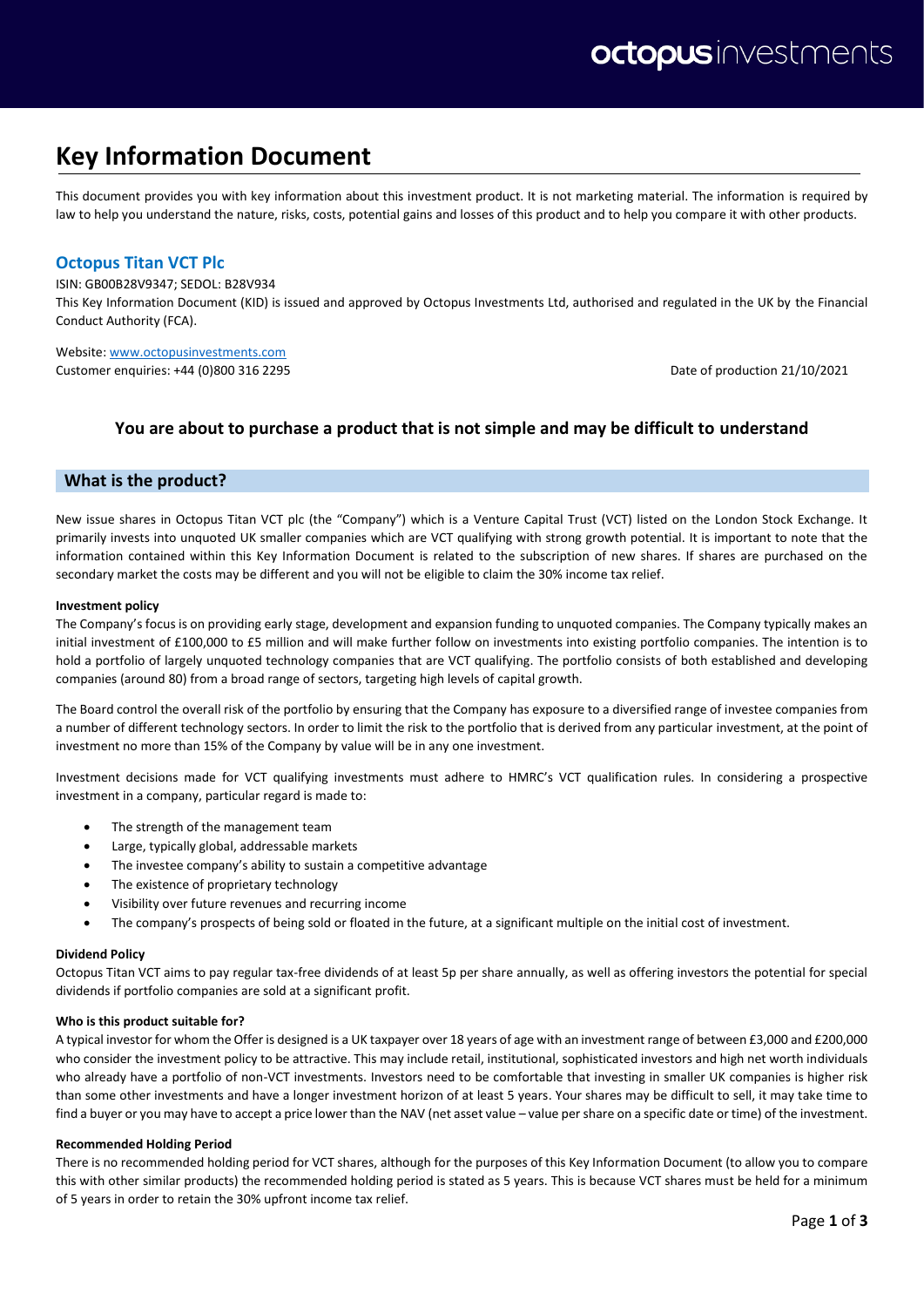## **What are the risks and what could I get in return?**



The summary risk indicator is a guide to the level of risk of this product compared to other products. It shows how likely it is that the product will lose money because of movements in the markets or because you are unable to sell your shares.

We have classified this product as 3 out of 7 under the required methodology, which is medium-low risk class. This rates the potential losses from future performance at a medium low level, however poor market conditions are likely to impact the amount you could get back. The risk indicator is based on the historical share price total return.

Investment in unquoted companies, which constitutes most of the Company's portfolio, by its nature, involves a higher degree of risk than some other investments.

The value of the shares may go down as well as up. This product does not include any protection from future market performance so you could lose some or all of your investment.

There is no certainty that the market price of shares will fully reflect their underlying NAV or that any dividends will be paid, nor should shareholders rely upon any share buyback policy to offer any certainty of selling their shares at prices that reflect their underlying NAV.

The risk indicator assumes you keep the product for 5 years. If you sell early the risk indicator may be different.

For full details on the risks associated with the Octopus Titan VCT refer to page 8 of the Prospectus dated October 2021 under the section titled 'What are the key risks that are specific to the securities' which is available on our website [www.octopusinvestments.com/titan](http://www.octopusinvestments.com/titan)

| <b>Scenarios</b>                                                                                                                                                                                                                                                                                                                                                                                                                                                                                                                                                                                                                                                                   |                                     | 1 Year    | 3 Years   | <b>5 Years (Recommended</b><br>holding period) |  |  |
|------------------------------------------------------------------------------------------------------------------------------------------------------------------------------------------------------------------------------------------------------------------------------------------------------------------------------------------------------------------------------------------------------------------------------------------------------------------------------------------------------------------------------------------------------------------------------------------------------------------------------------------------------------------------------------|-------------------------------------|-----------|-----------|------------------------------------------------|--|--|
| <b>Stress Scenario</b>                                                                                                                                                                                                                                                                                                                                                                                                                                                                                                                                                                                                                                                             | What you might get back after costs | £5,449    | £7,216    | £6,570                                         |  |  |
|                                                                                                                                                                                                                                                                                                                                                                                                                                                                                                                                                                                                                                                                                    | Average return each year            | $-45.51%$ | $-10.31%$ | $-8.06%$                                       |  |  |
| Unfavourable Scenario                                                                                                                                                                                                                                                                                                                                                                                                                                                                                                                                                                                                                                                              | What you might get back after costs | £9,260    | £9,701    | £10,364                                        |  |  |
|                                                                                                                                                                                                                                                                                                                                                                                                                                                                                                                                                                                                                                                                                    | Average return each year            | $-7.40%$  | $-1.01%$  | 0.72%                                          |  |  |
| Moderate Scenario                                                                                                                                                                                                                                                                                                                                                                                                                                                                                                                                                                                                                                                                  | What you might get back after costs | £9,868    | £10,999   | £12,260                                        |  |  |
|                                                                                                                                                                                                                                                                                                                                                                                                                                                                                                                                                                                                                                                                                    | Average return each year            | $-1.32%$  | 3.23%     | 4.16%                                          |  |  |
| Favourable Scenario                                                                                                                                                                                                                                                                                                                                                                                                                                                                                                                                                                                                                                                                | What you might get back after costs | £10,901   | £12,927   | £15,033                                        |  |  |
|                                                                                                                                                                                                                                                                                                                                                                                                                                                                                                                                                                                                                                                                                    | Average return each year            | 9.01%     | 8.94%     | 8.49%                                          |  |  |
| Market developments in the future cannot be accurately predicted. The scenarios shown are only an indication of some of the possible<br>outcomes based on recent returns. Actual returns could be lower.<br>The scenarios presented are an estimate of future performance based on past data and specific formulas prescribed by the regulation and are<br>theoretical and so not an exact indicator. What you get will depend on how the market performs and how long you keep the investment. The<br>stress scenario shows what you might get back in extreme market circumstances, and it does not take into account the situation where you are<br>unable to sell your shares. |                                     |           |           |                                                |  |  |
| The figures shown include all the costs of the product itself, where applicable, but may not include all the costs that you pay to your adviser or<br>distributor. The figures do not take into account your personal tax situation, which may also affect how much you get back.<br>The figures shown do not include any upfront income tax relief you receive on your investment or take into account any penalties to which this<br>investment may be subject, from HMRC, in the event of a sale before 5 years. Any dividends paid out by the VCT are also tax-free.                                                                                                           |                                     |           |           |                                                |  |  |
| What happens if Octopus Titan VCT is unable to pay out?                                                                                                                                                                                                                                                                                                                                                                                                                                                                                                                                                                                                                            |                                     |           |           |                                                |  |  |
| If the Octopus Titan VCT is unable to facilitate a share buyback then you could sell your VCT shares on the secondary market. The number of<br>buyers of second-hand VCT shares is limited, as a result, selling shares directly into the market can produce a poor result.<br>As a shareholder of Octopus Titan VCT you are not covered by the Financial Services Compensation Scheme (FSCS).                                                                                                                                                                                                                                                                                     |                                     |           |           |                                                |  |  |

This table shows the money you could get back over the next 5 years, under different scenarios, assuming you make an initial investment of £10,000. The scenarios shown illustrate how your investment could perform. You can compare them with the scenarios of other products.

## **Market developments in the future cannot be accurately predicted. The scenarios shown are only an indication of some of the possible outcomes based on recent returns. Actual returns could be lower.**

## **What happens if Octopus Titan VCT is unable to pay out?**